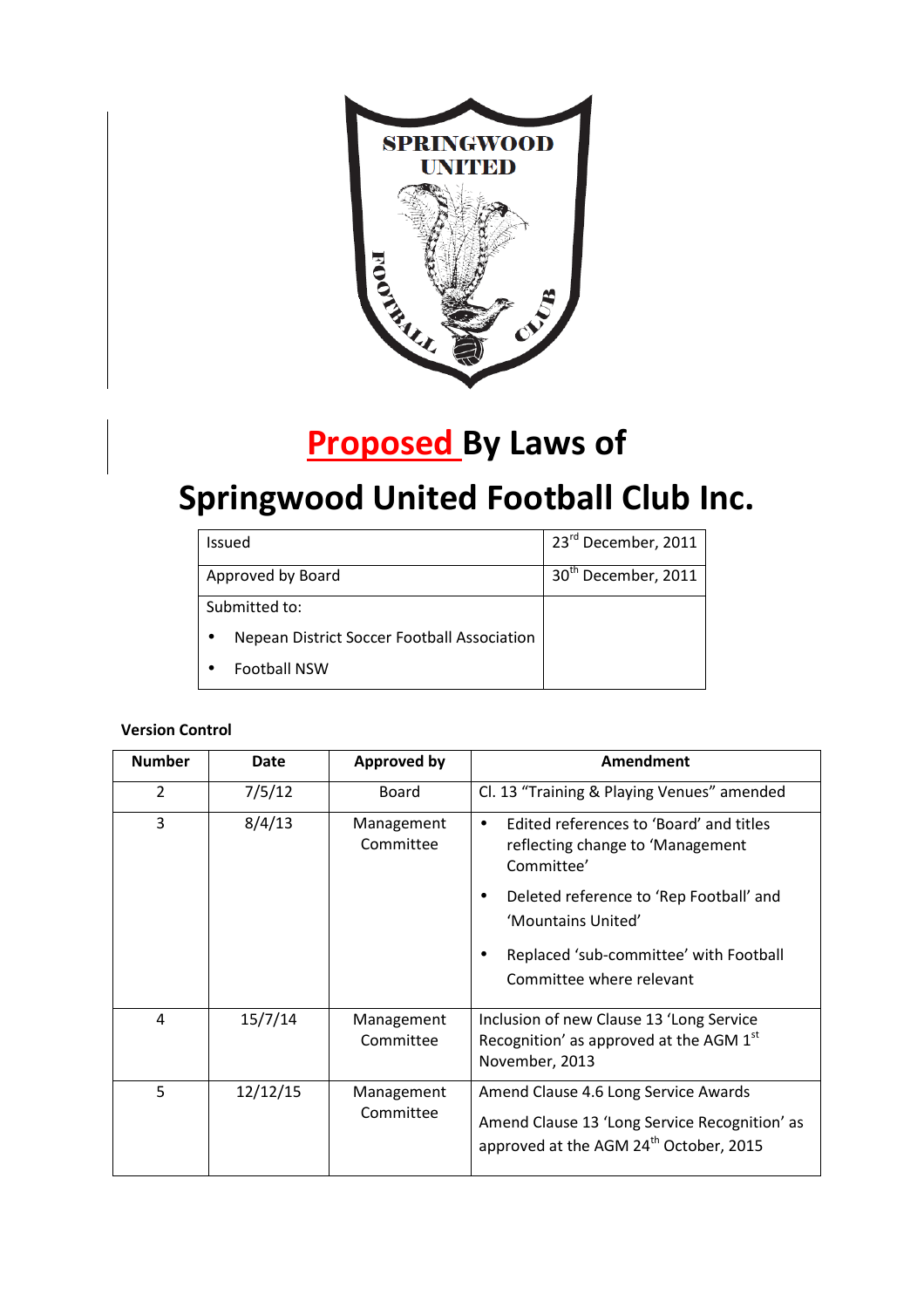| 30/09/17 | <b>Management</b><br>Committee | Update logo (Crest)<br>Proposed amendments as per red text markings<br>within document |
|----------|--------------------------------|----------------------------------------------------------------------------------------|
|          |                                | Tidy formatting within                                                                 |

### **1. Composition of Teams**

- 1.1. General:
	- 1.1.1. Membership of teams shall be open subject to Management Committee decisions.
	- 1.1.2. The number of players per team shall be determined by the Football Committee within which the team participates but at all times will be within the limits prescribed by the Parent Sporting Body.
	- 1.1.3. All junior players shall play in their correct age groups except as authorised by the Football Committee on the application of the players' parents or guardian in writing and after discussion with the coachesCoaches concerned.
	- 1.1.4. In all cases where the Club has more than one team in a particular age group, players may be upgraded or downgraded permanently to another team only with the consent of the Football Committee and with the approval, where necessary, of the Parent Sporting Body in which the team participates.
	- 1.1.5. Entry of all sporting teams in various competitions shall be at the discretion of the Football and Management Committees.

### Football:

- 1.1.6. Football players who were not previously registered with the Parent Sporting Body All junior players in competition age groups are to be graded and selected at a common training session/s at the beginning of the season by the Grading Committee and persons authorised by the Grading Committee to assist. eCoaches of each age group may be called upon to assist or apply to the Grading Coordinator seeking approval to assist.
- 1.1.6.1.1.7. The decision whether to grade senior teams or to grade select senior teams will be reviewed each season by the Football Committee at least 2 weeks in advance of the date required to nominate teams to the Parent Sporting Body and any decisions made communicated to the relevant Coaches, Managers and players within 48hrs of such decision to allow sufficient time for grading to occur, or if grading is not occurring, for teams to be formed by other means.
- 1.1.8. In all cases, Football team selection is provisional and subject to change, until such time as the Football Committee determines but no later than the date required by the Parent Sporting Body, where possible,
- 1.1.7.1.1.9. In an 11 a side format for junior teams, where possible player numbers should be limited to a maximum of thirteen (13) fourteen (14) players per team.
- 1.1.8.1.1.10. All coachesCoaches must direct all requests for upgrading transfers and/or borrowing of players through the relevant Age Coordinator. Where this is not possible at short notice, upgrading and/or borrowing may be permitted provided there is mutual agreement between the coachesCoaches of the teams concerned; but in all cases, details must be forwarded to the relevant Age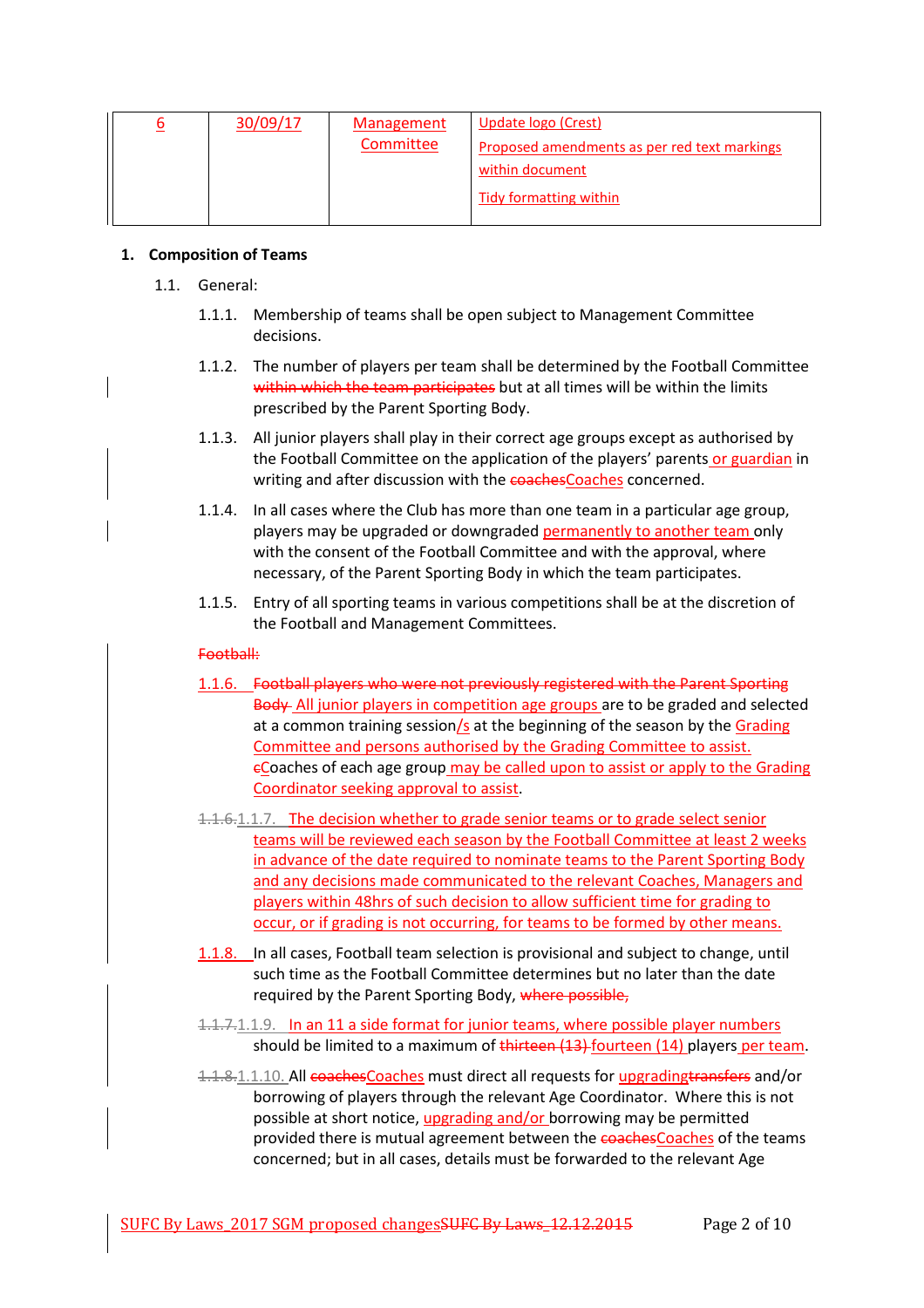Coordinator within seven (7) days. All upgrades and borrowing of players must be within the Rules and Regulations of the Parent Sporting Body.

- 1.1.9. Female players are allowed to register in mixed teams up to and including the Under 12 age group, and thereafter are eligible to participate in Ladies Under 14 and above competitions. Exceptions to this rule shall only be considered where:
	- 1.1.9.1. there are insufficient numbers to form an all female team in that age group, and;
	- 1.1.9.2. in the view of the Grading Committee, the player has the strength, skill and stamina to participate in the competition for which she is applying, and;
	- 1.1.9.3.1.1.10.1. the parent/s or legal guardian/s (if a minor) are satisfied the player meets these requirements and releases the Club in writing from any claim arising out of or related to her playing in a male competition.

## **2. Coaches and Managers**

- 2.1. All coachesCoaches and managersManagers will be appointed by the Football Committee (subject to their membership being approved by the Management Committee) and the Football Committee will endeavour to see that they are of good character and obtained a WWCC. The Football Committee shall advise them of their duties and responsibilities.
- 2.2. All managers Managers should advise the Rregistrars of any alteration to the composition of their teams.
- 2.3. All coaches Coaches and managers Managers will become hHonorary mMembers of the Club from the time of their appointment until the 31st January in the next AGM Calendar Year or until they resign or are otherwise removed form from their position, whichever is the sooner, and will be entitled to the same rights and privileges as ssenior financial Playing members and accept the same responsibilities.
- 2.4. Any complaints or grievances concerning a Coach and/or Manager within a team, if not resolved within the team by the Coach and/or Manager and/or player/s and/or parents/guardian/partners/relatives within the team, should be brought to the attention of the Football Committee.The only contact for any Club business between coaches and managers and officials of any affiliated Parent Sporting Bodies shall only be through the Football Committee member of this Parent Sporting Body.

#### **3. Players**

- 3.1. All players shall be insured if the sport in which they participate is registered with a scheme through the appropriate Parent Sporting Body.
- 3.2. All players under the age of eighteen (18) years of age shall, on registration with the Club, provide proof of age acceptable to the Parent Sporting Body in which they will play. Players will not be eligible to participate in any competition until such proof of age has been sighted.
- 3.3. All senior players and a parent or guardian of a junior player must sign the Parent Sporting Body's registration form when registering with the Club. Where on-line registration is used, players must acknowledge acceptance of Terms & Conditions.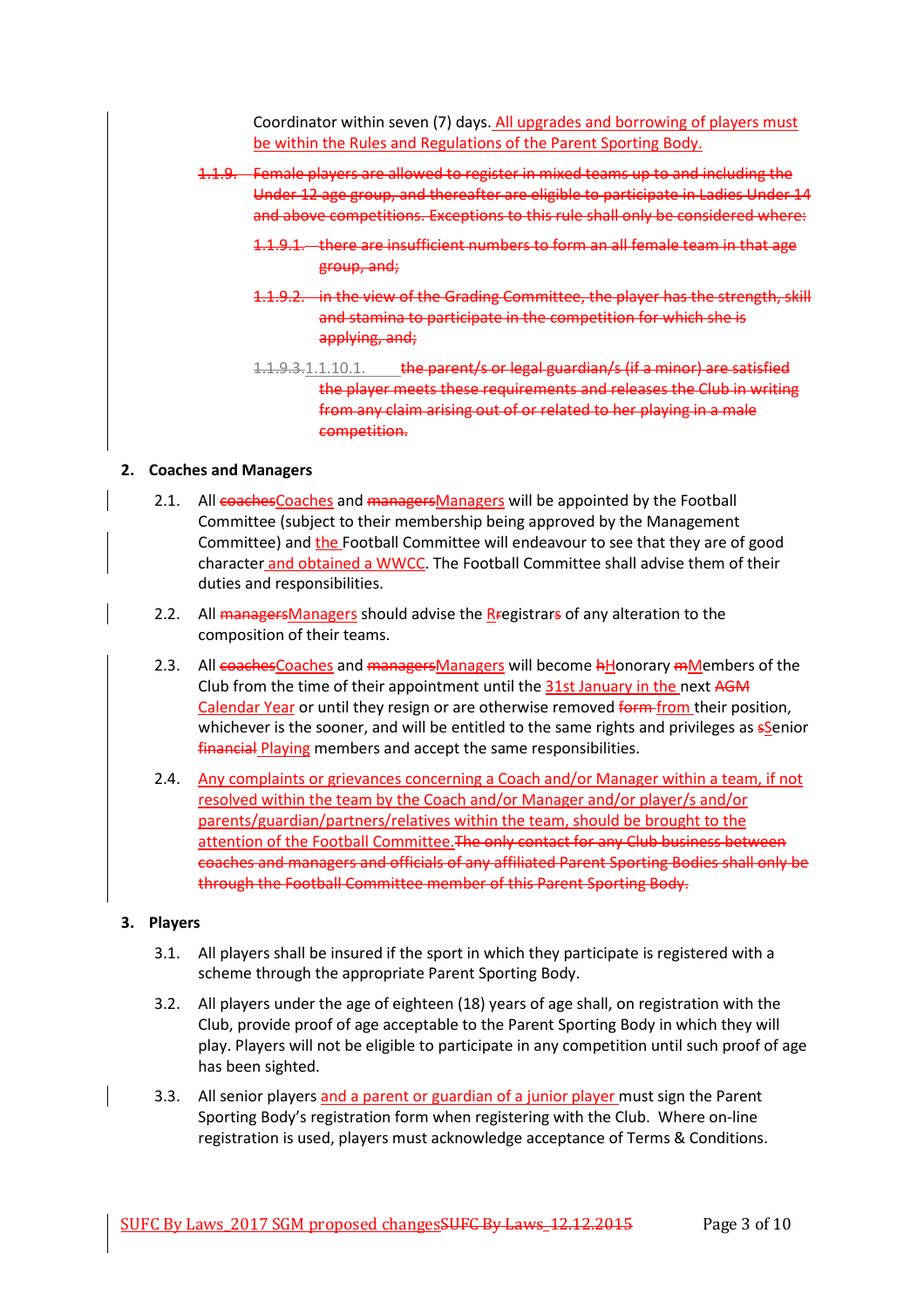- 3.4. All players shall, at all times during regular matches and other approved matches, wear the official uniform approved by the Parent Sporting Body for the particular sport in which they are participating.
- 3.5. Any complaints or grievances concerning a player, or by a player within a team, if not resolvedsatisfied within the team by the coachCoach and/or managerManager and/or player/s of the player's team, should be brought to the attention of the Football Committee.
- 3.6. Any player of any team in any sport who is sent from the field of play for a serious infringement of the rules or for repeated infringements that can lead to a suspension may be required to appear before the next meeting of the Football Committee in addition to the disciplinary committee of the Parent Sporting Body concerned.
- 3.7. Upon acceptance as a member and registered player with the Club it is understood and agreed that the Club cannot be held responsible or liable in any way for any medical and/or hospital expenses incurred by a member as a result of playing football, or participating in any other activities associated with the Club or Parent Sporting Body.
- 3.8. All players in junior teams are entitled to a fair and reasonable amount of playing time on the field throughout the season, unless affected by illness, absence, poor attendance records, poor behaviour, injury or disciplinary suspension. Disciplinary suspension must be sanctioned by the clubs Football Manager relevant Sub-Committee prior to implementation.

In view of the above, coachesCoaches shall endeavour to alternate players as much as possible with due regard to their playing position and capabilities.

For Small-sSided Football (SSF), coachesCoaches shall ensure that all players in attendance at matches share playing time, as far as possible.

The Football Committee shall have the final decision on any disputes regarding the interpretation and application of this  $b$ By- $l$ Law.

- 3.9. No player shall take the field for grading, training or in any game for the Club if he/she has not paid all registration and associated fees due for the current season, unless prior arrangements have been made with the Management Committee.
	- 3.9.1. Any player owing monies (i.e., fines, etc.) to the Club or Parent Sporting Body when the timeframe for payment expires shall be declared unfinancial with the relevant Parent Sporting Body.
	- 3.9.2. Any player owing monies at the end of the season shall not be eligible to register with the Club in the following season until all outstanding monies are paid, unless prior arrangements have been made with the Management Committee.
	- 3.9.3. Once a player has been declared unfinancial, he/she shall not train or trial with any team until all outstanding monies are paid.
- 3.10. All fines relating to red/yellow card, match sheet errors, forfeits are to be covered by the incurring player/team unless otherwise supported by the Football Committee and approved by the Management Committee.
- 3.10.3.11. Any player issued with a suspension of 2 or more matches by a Parent Sporting Body that wishes to lodge an appeal, must notify the Clubs Football Manager before lodging the appeal.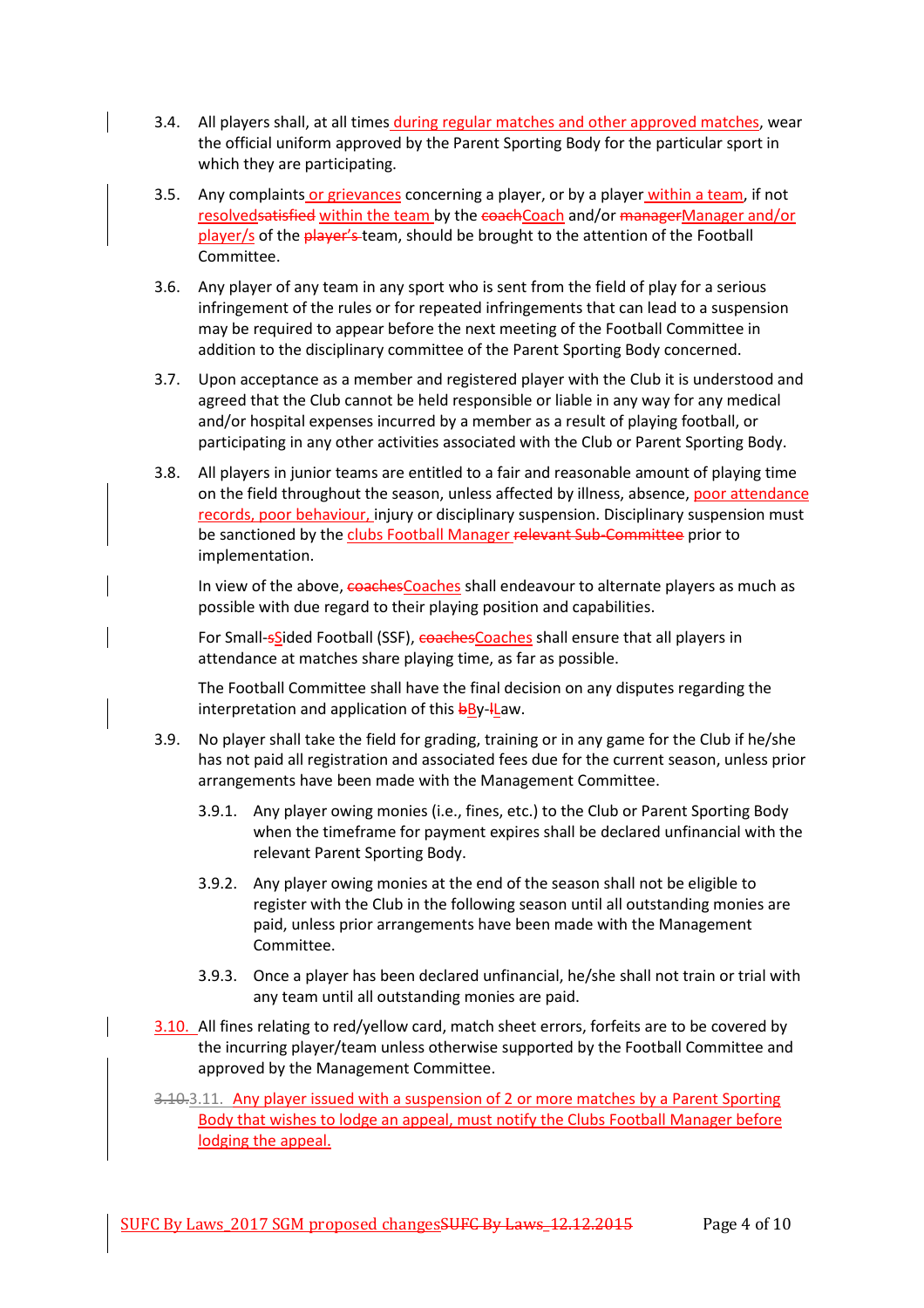- 3.12. Any player lodging an appeal with a Parent Sporting Body is to provide the Football Manager and Secretary a copy of the written grounds including any witness statements and supporting documentation.
- 3.13. Any player required to attend any hearing or tribunal of a Parent Sporting Body for the purposes of an appeal, must have a member of the Club Committee present, this shall be either the Football Manager, Competition Secretary or a member of the Executive.
	- 3.13.1. If deemed appropriate, the player can have a legal representative present, as nominated by the player. The player will be required to cover any expenses incurred.
- 3.11.3.14. Player Commitment Once selected into a team with the Club, all players are expected to be committed to training and playing for their teams. Dual registration in other winter sports which may interfere with this is discouraged.

## **4. Trophies and Awards**

- 4.1. The Club will make awards each year in recognition of sporting achievements by individual players and teams, and such awards will be determined by the Football Committee and confirmed by the Management Committee on the recommendations and nominations of team coachesCoaches and managersManagers. The Club will have an absolute discretion in the making of awards and whether or not to make an award.
- 4.2. The Management Committee may also make special awards to persons making outstanding contributions to the Club.
- 4.3. All such awards as described in paragraphs 4.1 and 4.2 shall not be of a monetary nature.
- 4.4. No player shall receive any trophy or award if he/she is unfinancial.
- 4.5. The Football Committee may select trophies for the season, which shall be approved by the Management Committee.
- 4.6. Long Service Awards;, see Clause 13 of By Laws.

# **5. Coaching Courses**

- 5.1. The Club shall offer to all new coaches Coaches the opportunity to participate in a coaching course relevant to the sport they intend coaching.
- 5.2. Registered Any coachCoaches of the Club wishing to undertake a professional coaching course, provided it is pre-approved they are nominated by the Club, will be reimbursed for the fees to an amount agreed by the Management Committee, subject to; that coach giving coaching service to the Club for one full season after completing the course.
	- 5.2.1.Where the coaching course is compulsory the club shall reimburse the Coach after completion of the course as long as the Coach is still coaching the nominated team;
	- 5.2.2.Coaches that have had a minimum of one seasons continuous coaching service at the club within the past two seasons may be reimbursed after completion of the course as long as the Coach is still coaching the nominated team;
	- 5.2.3.Coaches that have had less than one season of continuous service and are doing a coaching course that is not compulsory for the team they are coaching will be reimbursed after both completing the coaching course and completing one season of continuous service and then returning to coach a team the following season;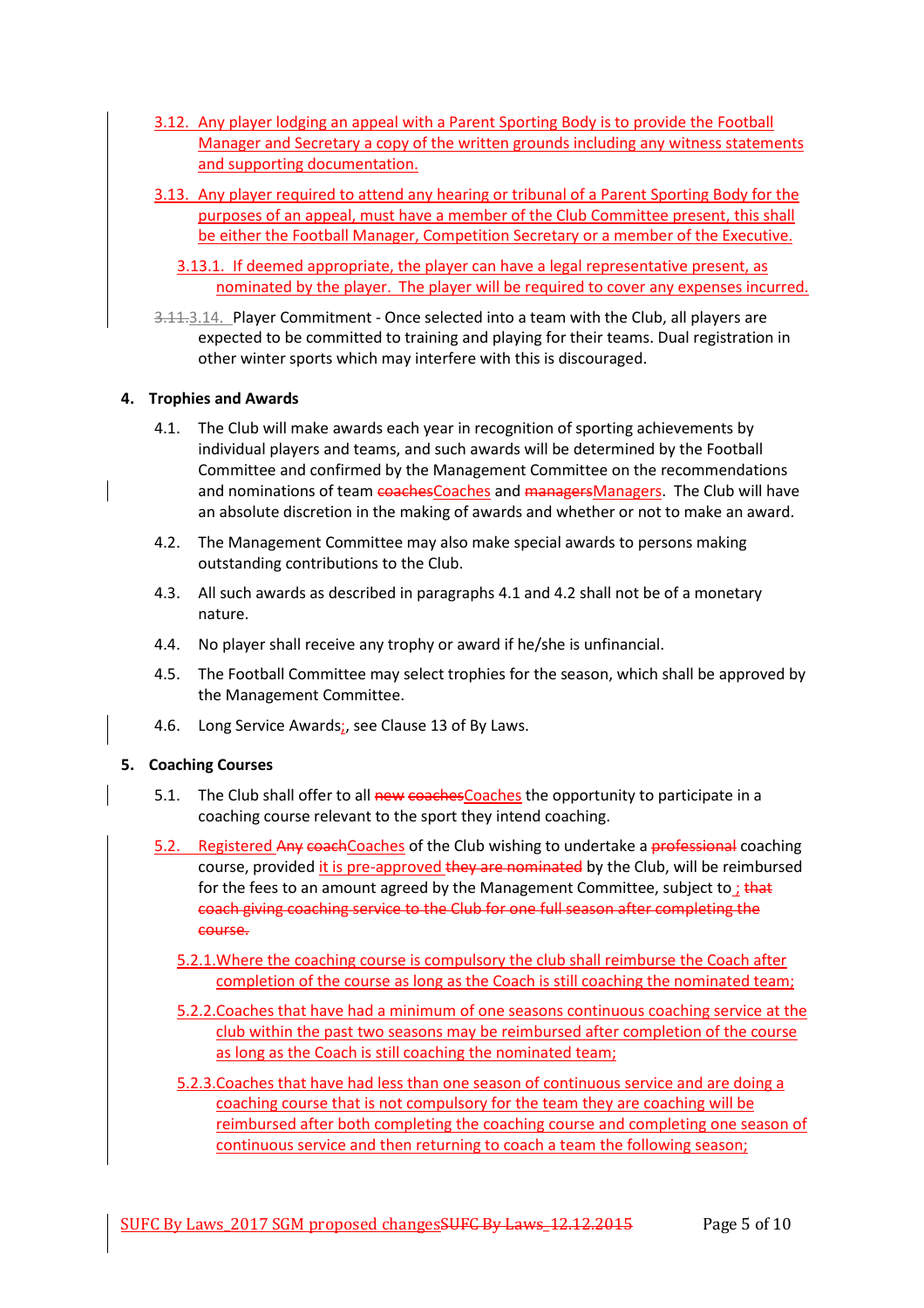- 5.2.4.Coaching courses that were completed prior to a Coach becoming a registered Coach of the club may not be reimbursed unless expressly approved by the Management Committee upon request. Such requests for reimbursement may be declined;
- 5.1.1.5.2.5. Reimbursement of fees for any coaching courses that are not part of the community or grass roots pathway will be at the total discretion of the Management Committee and may be deemed as not subject to reimbursement
- 5.2.5.3. On the recommendation of a coach Coach, the Club will consider sponsoring a suitable coaching clinic for any junior player who shows a high degree of enthusiasm and potential for the sport in which he/she participates.

## **6. Meetings**

- 6.1. All meetings will be of a maximum of three (3) hours duration with the exception that a single extension of thirty (30) minutes may be approved by a majority present if it appears that the business of that meeting can be completed within the period of such extension.
- 6.2. Should the meeting not be able to be concluded in the time allocated in Clause 6.1 the meeting shall be adjourned to another date no more than seven days after the date of the original meeting

## **7. Donations to Representative Players**

- 7.1. Any player who is selected as a State representative in football may receive a donation to assist with costs at the discretion of the Management Committee. Such a player must have played for the Club for a minimum of two  $f_{\theta}$  (24) years. He/she must also produce, in writing, proof that he/she will incur out-of-pocket expenses as a participating State team representative.
- 7.2. Any player who is selected as an Australian representative in either soccer or netball-a football may receive a donation to assist with costs at the discretion of the Management Committee. Such a player must have played for the Club for a minimum of twofour (24) years. He/she must also produce, in writing, proof that he/she will incur out-of-pocket expenses as a participating Australian team representative.
- 7.3. Only State or Australian representative players shall be eligible for consideration for any donation.

#### **8. Life Members - Benefits**

8.1.A Life Member shall be entitled to all privileges as an ordinary member of the Club without paying the Membership fee, the Club's registration fee or any special payment for such Life Membership. Playing Life Members player registration fee shall be the Parent Sporting Bodies fees and their insurances, plus any BMCC levy, with that total rounded up to the nearest five (5) dollar increment. Any such discounts are applicable to the Life Member only and not their family members.

#### **9. Committee – Benefits**

9.1.  $\overrightarrow{A}$  A Committee mMember, and their immediate family, shall be entitled to a 40% discount on the published registration fee., with the exception of registration for Senior Representative teams. Such entitlement shall be redeemable only after that member is part of that committee for 12 months. The period of service required to qualify for reimbursement will be at the discretion of the Management Committee and must be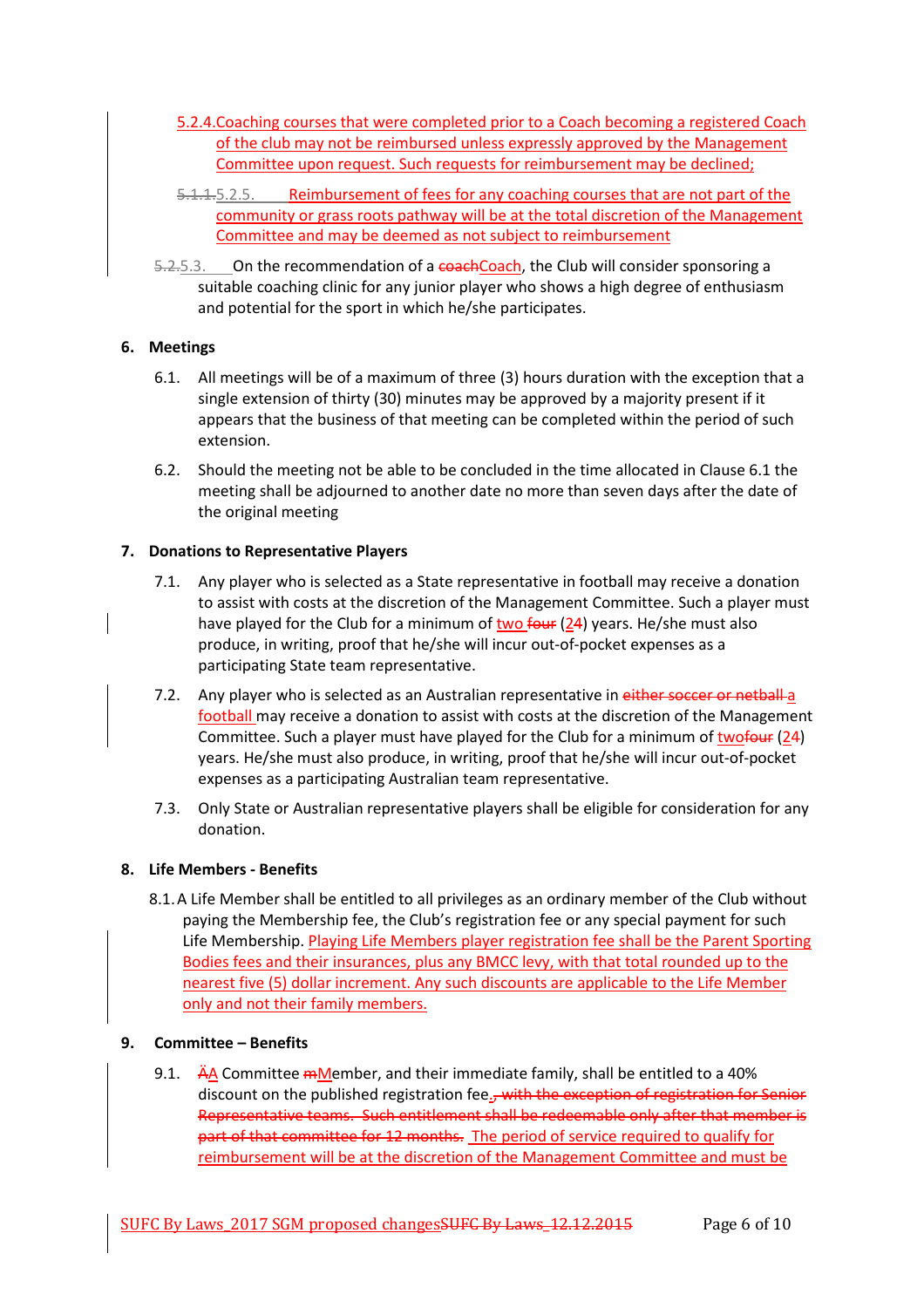agreed by majority vote at a Management Committee meeting prior to registrations opening. No further discounts will apply e.g. family discounts.

9.2. Ä Committee member shall be eligible for the reimbursement of reasonable expenses. Such expenses must be approved by the Management Committee prior to being incurred and must be supported by receipts.

## **10. Responsibility to Contribute to the Running of the Club**

As a community organisation the Club relies on the voluntary contributions of its players, parents and supporters. It follows that all who participate in and enjoy the benefits of the Club have a responsibility to contribute to the running of the Club.

- 10.1. To emphasise the fundamental importance of such support and participation, when seeking registration parents, guardians and players shall be asked to acknowledge and commit to a minimum number of volunteer hours throughout the year. This may include, but not be limited to:
	- a) Working as Coaches and Team Managers
	- b) Being supportive to Coaches and Managers with the running of their teams
	- c) Helping out as Unofficial Referees, Marshals and Linesmen
	- d) Assisting with "nets up" and "nets down" work and other setup and pack up duties
	- e) Participating in Canteen and Barbecue duty rosters
	- f) Contributing to the Club' s fundraising efforts
	- g) Helping to arrange financial sponsorships and supporting the Club's sponsors
	- h) Volunteering specialist services and participating in working bees
	- i) Attending the Club's General Meetings and Annual General Meeting
	- j) Running for office and taking on Committee responsibilities
- 10.2. Canteen and Barbecue Roster
	- 10.2.1. Every team shall be required to staff the canteen and/or BBQ at least once during the season. This duty is essential to the successful running of the Club.
	- 10.2.2. The Canteen Manager will advise Team Managers as to what day their teams are scheduled to staff the Canteen and barbecue and the number of volunteers required.
	- 10.2.3. The Team Manager will roster his / her team's parents, guardians, players or supporters to assist behind the Canteen counter and to operate the barbecue for the full day, the time period required to volunteer will vary from season to season and throughout the season and will be determined for each day the canteen is operating based upon quantity of teams available and matches to be played from 30 minutes before commencement of the first game until 15 minutes after the finish of the last game.
	- 10.2.4. Children under the age of 16 years are not allowed to assist in the Canteen or on the barbecue. This is a legal requirement and has insurance implications.
	- 10.2.5. Teams that fail to meet their volunteer commitments may face forfeit of their next game or have other sanctions imposed by the club and will be required to "make up" the volunteer time during the season.
- 10.3. Field Set Up and Take Down Duty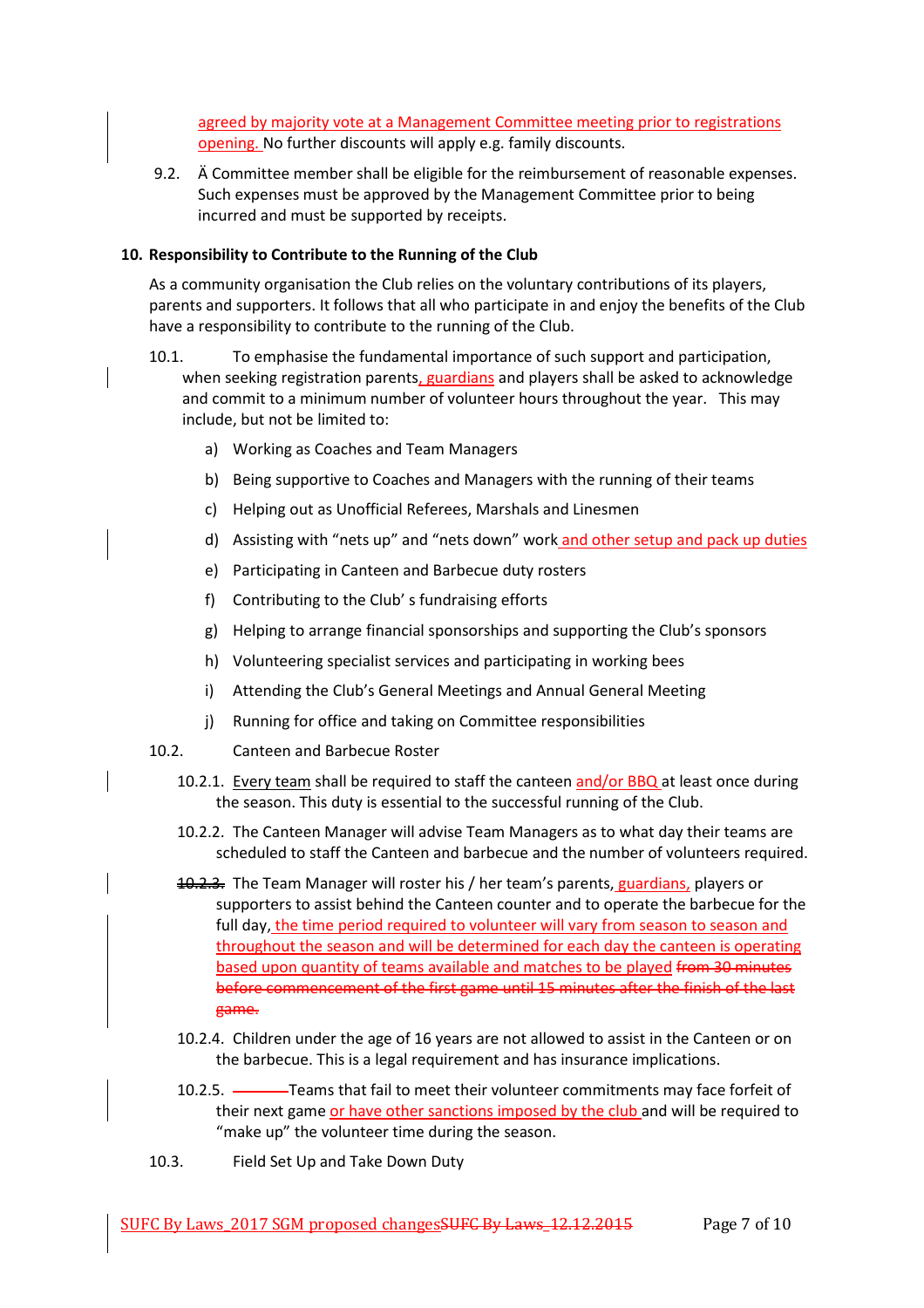- 10.3.1. 'Nets up' work shall be the responsibility of every team scheduled for the first game of the day at the Club's home ground, or in the case of neutral field games where the Club areis designated the "home" team. This must be completed prior to the scheduled kick-off time. There will also be a requirement to assist with other setup duties around the home ground facility.
- 10.3.2. 'Nets down' work shall be the responsibility of every team scheduled for the last game of the day at the Club's home ground or in the case of neutral field games where the Club are designated the "home" team. The last teams must also assist the Ground Duty Officer to collect any litter on the ground into the rubbish bins. There will also be a requirement to assist with other pack up duties around the home ground facility.
- 10.4. Marshalls
	- 10.4.1. Each team shall provide a Marshal at every game, at both home and away games. Marshals shall be recorded on the Team Sheet, must be clearly identifiable by wearing a Marshal's Vest, and should be introduced to the Referee prior to commencement of the game.
	- 10.4.2. All Marshals shall be responsible persons who are at least 18 years of age.
	- 10.4.3. The Marshal's role is to see that spectators, coachesCoaches and managerManagers do not encroach on the pitch, and to help ensure that good order is maintained off the field of play.
	- 10.4.4. Should any incidents arise out of a match, Marshals may be asked to provide written reports and may be required to appear as neutral witnesses before any enquiry.

# **11. Team Playing Shirts**

- 11.1. Playing shirts represent the largest single investment made by the Club and remain the property of the Club at all times. Team Playing shirts are only to be worn while participating in matches sanctioned by the Club. a Club game.
- 11.2. When the Club plays at home way against another Club with similar colours, the away playing shirts must be worn.
- 11.3. Playing shirts are not to be worn outside of a match, nor to and from matches or for any training purposes. Breaches of this By Law and/or the Playing Shirt Policy may result in disciplinary action or sanctions being imposed against such person/s or team/s that are in breach of this By Law.
- 11.2.11.4. Loss of playing shirts by a team and/or individual will require financial reimbursement of the cost of the shirt/s to be made to the Club by the team/s and/or individual/s.

The Club Policy on Playing Shirts is available on the website.

# **12. Training & Playing Venues**

- 12.1. All teams are to train at the clubs designated home ground, Summerhayes Park, or other fields formally made available for training purposes by the Club.
- 12.2. Bookings are to be made through the Competition Secretary, or the authorized representative of the Football Committee.
- 12.3. Teams will be allowed one (1) training session per week of one (1) hour on Summerhayes Park unless additional training time or sessions are approved by the Field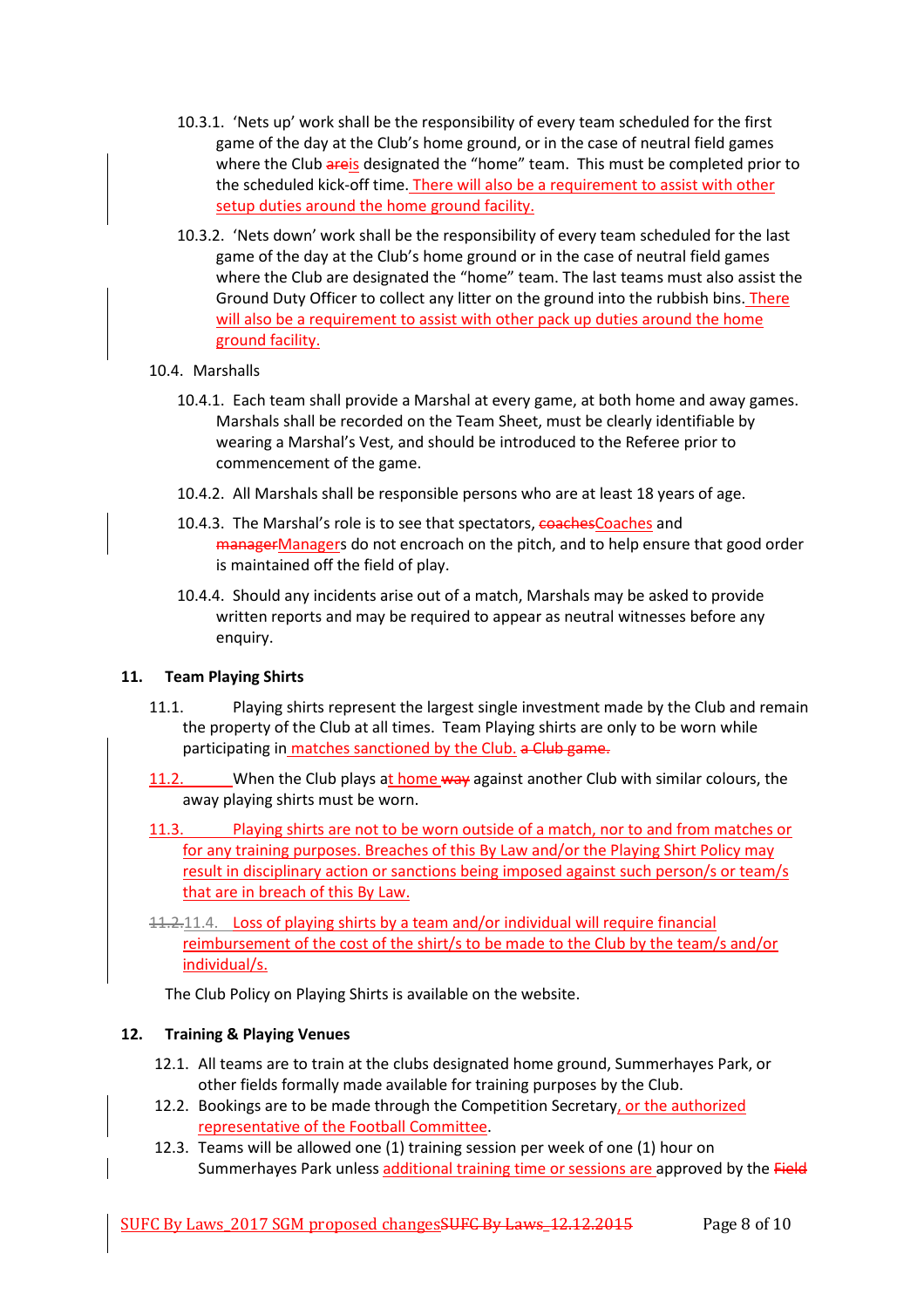Maintenance and Management Committee. Teams must forward such requests to the President of Football Manager who will forward onto the MC. FM&MC. The Management Committee must be advised of such approval which will only be made in exceptional circumstances. Approval will only be granted if the fields are deemed to have the capacity and are in a suitable condition without having a detrimental impact to the playing surface due to increased wear and tear. Such request may be declined and are not subject to appeal or review.

- 12.4. Where teams train at alternate venues due to closure of Summerhayes, the Secretary must be advised PRIOR to the use of such facilities. Such advice MUST include field details, dates of use and a completed and a signed copy of the FNSW Ground Inspection Checklist. Should there be any likelihood of potential injury caused by problems with the facility, the fields MUST not be used.
- 12.5. No SUFC team or individual member is to use the fields (designated to be the grassed area inside the fence-line) when the fields are closed.
- 12.6. Where teams use a public facility such as a school oval or hall, written approval must be obtained from the owner/manager of the facility prior to use and this approval sent to the Secretary.
- 12.7. Use of any local Council facility MUST only be undertaken where a formal booking has been made by the Club.
- 12.8. Where the owner or manager requires a copy of a Public Liability Insurance Certificate of Currency, this can be obtained from the Secretary
- 12.9. No teams shall use private property (e.g. players home) for training purposes without confirmation in writing that the public liability insurance of the private property or that of SUFC or the governing bodies will protect members, private individuals and the Club.

# **13. Long Service Recognition**

Long Service Awards may be awarded to Members or Honorary Members for ten (10) years' service to the Club and then each additional five (5) years of service thereafter. Years of service do not need to be consecutive. Members shall be eligible for long service awards for having played, coached, managed, acted as Age Coordinator or been directly involved in Club Committees, or any combination of these roles respectively for the stated period of time that the award is recognising. Nominations for such awards are to be submitted to the Management Committee on the appropriate form within the timeframe announced by the Secretary. Nominations will be ratified by the Management Committee and awards announced at either Junior or Senior Presentation the Annual General Meeting.

# **14. Communication with Governing Bodies**

14.1. The only contact for any Club business with any governing bodies, inclusive of but not limited to BMCC, NFA, NRG, FNSW or FFA by anyone affiliated with SUFC inclusive of but not limited to players, Coaches, Managers, parents, guardians, relatives and partners shall only be through the Football Committee or Management Committee. Failure to comply with this By-Law may result in disciplinary action being taken against the member and or team involved.

# **15. Communication with Match Officials**

15.1. Any concern a member has regarding the performance of a Match Official (Referee or Assistant) must be communicated to the Football Committee and must not be communicated directly to the Match Official or the NRG or NFA. Coaches may lodge a feedback form with NRG or NFA regarding the performance of a Match Official, but only if

SUFC By Laws 2017 SGM proposed changes SUFC By Laws 12.12.2015 Page 9 of 10